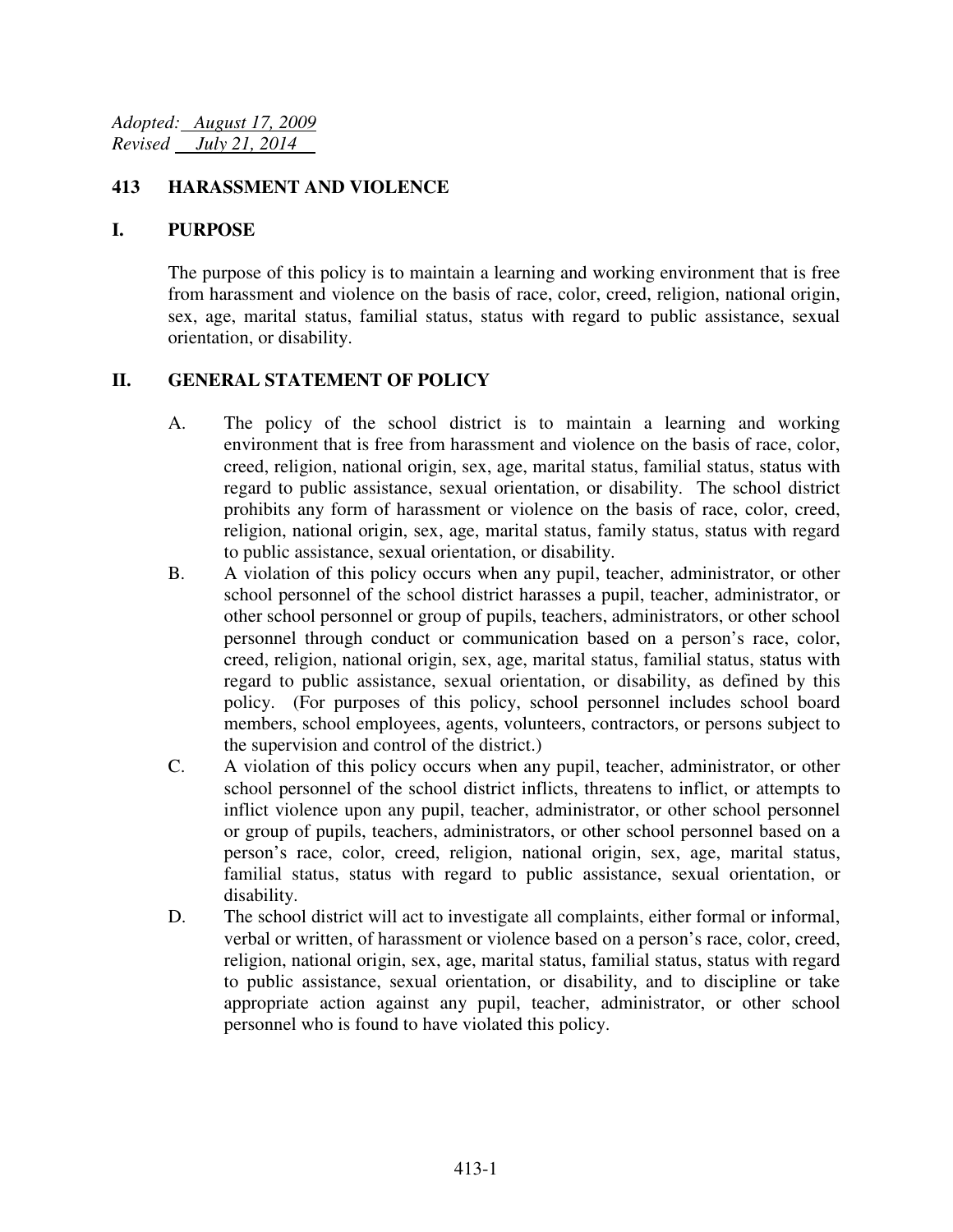## **III. DEFINITIONS**

- A. "Assault" is:
	- 1. an act done with intent to cause fear in another of immediate bodily harm or death;
	- 2. the intentional infliction of or attempt to inflict bodily harm upon another; or
	- 3. the threat to do bodily harm to another with present ability to carry out the threat.
- B. "Harassment" prohibited by this policy consists of physical or verbal conduct, including, but not limited to, electronic communications, relating to an individual's or group of individuals' race, color, creed, religion, national origin, sex, age, marital status, familial status, status with regard to public assistance, sexual orientation, or disability when the conduct:
	- 1. has the purpose or effect of creating an intimidating, hostile, or offensive working or academic environment;
	- 2. has the purpose or effect of substantially or unreasonably interfering with an individual's work or academic performance; or
	- 3. otherwise adversely affects an individual's employment or academic opportunities.
- C. "Immediately" means as soon as possible but in no event longer than 24 hours.
- D. Protected Classifications; Definitions
	- 1. "Age" means the person is over the age of 25 years.<br>2. "Disability" means any condition or characteristic t
	- "Disability" means any condition or characteristic that renders a person a disabled person. A disabled person is any person who:
		- a. has a physical, sensory, or mental impairment which materially limits one or more major life activities;
		- b. has a record of such an impairment; or
		- c. is regarded as having such an impairment.
	- 3. "Familial status" means the condition of one or more minors being domiciled with:
		- a. their parent or parents or the minor's legal guardian; or
		- b. the designee of the parent or parents or guardian with the written permission of the parent or parents or guardian. The protections afforded against harassment on the basis of family status apply to any person who is pregnant or is in the process of securing legal custody of an individual who has not attained the age of majority.
	- 4. "Marital status" means whether a person is single, married, remarried, divorced, separated, or a surviving spouse and, in employment cases, includes protection against harassment on the basis of the identity, situation, actions, or beliefs of a spouse or former spouse.
	- 5. "National origin" means the place of birth of an individual or of any of the individual's lineal ancestors.
	- 6. "Sex" includes, but is not limited to, pregnancy, childbirth, and disabilities related to pregnancy or childbirth.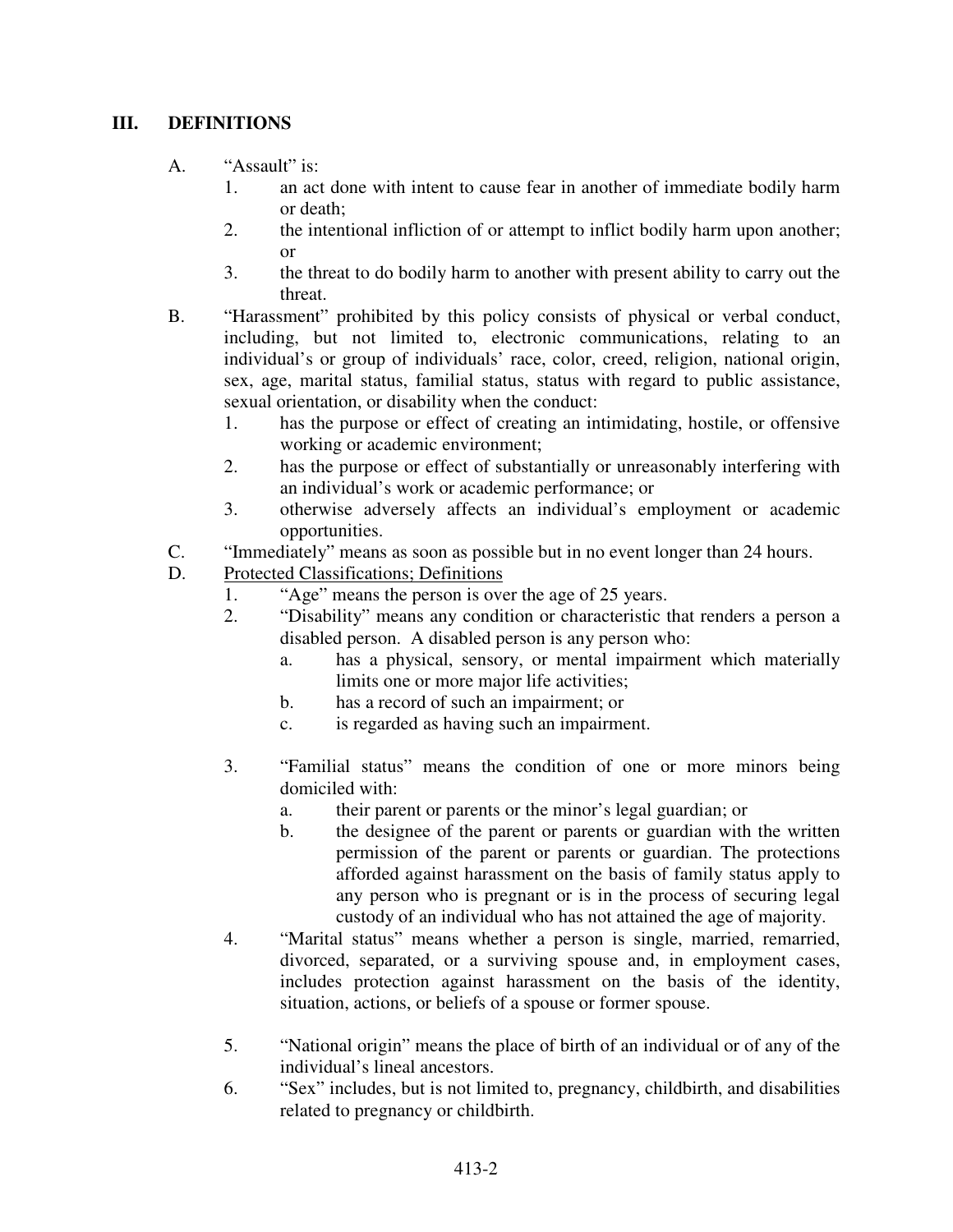- 7. "Sexual orientation" means having or being perceived as having an emotional, physical, or sexual attachment to another person without regard to the sex of that person or having or being perceived as having an orientation for such attachment, or having or being perceived as having a self-image or identity not traditionally associated with one's biological maleness or femaleness. "Sexual orientation" does not include a physical or sexual attachment to children by an adult.
- 8. "Status with regard to public assistance" means the condition of being a recipient of federal, state, or local assistance, including medical assistance, or of being a tenant receiving federal, state, or local subsidies, including rental assistance or rent supplements.

## E. Sexual Harassment; Definition

- 1. Sexual harassment consists of unwelcome sexual advances, requests for sexual favors, sexually motivated physical conduct or other verbal or physical conduct or communication of a sexual nature when:
	- a. submission to that conduct or communication is made a term or condition, either explicitly or implicitly, of obtaining employment or an education; or
	- b. submission to or rejection of that conduct or communication by an individual is used as a factor in decisions affecting that individual's employment or education; or
	- c. that conduct or communication has the purpose or effect of substantially or unreasonably interfering with an individual's employment or education, or creating an intimidating, hostile, or offensive employment or educational environment.
- 2. Sexual harassment may include, but is not limited to:
	- a. unwelcome verbal harassment or abuse;
	- b. unwelcome pressure for sexual activity;
	- c. unwelcome, sexually motivated, or inappropriate patting, pinching, or physical contact, other than necessary restraint of pupil(s) by teachers, administrators, or other school personnel to avoid physical harm to persons or property;
	- d. unwelcome sexual behavior or words, including demands for sexual favors, accompanied by implied or overt threats concerning an individual's employment or educational status;
	- e. unwelcome sexual behavior or words, including demands for sexual favors, accompanied by implied or overt promises of preferential treatment with regard to an individual's employment or educational status; or
	- f. unwelcome behavior or words directed at an individual because of gender.
- F. Sexual Violence; Definition
	- 1. Sexual violence is a physical act of aggression or force or the threat thereof which involves the touching of another's intimate parts, or forcing a person to touch any person's intimate parts. Intimate parts, as defined in Minn. Stat. § 609.341, includes the primary genital area, groin, inner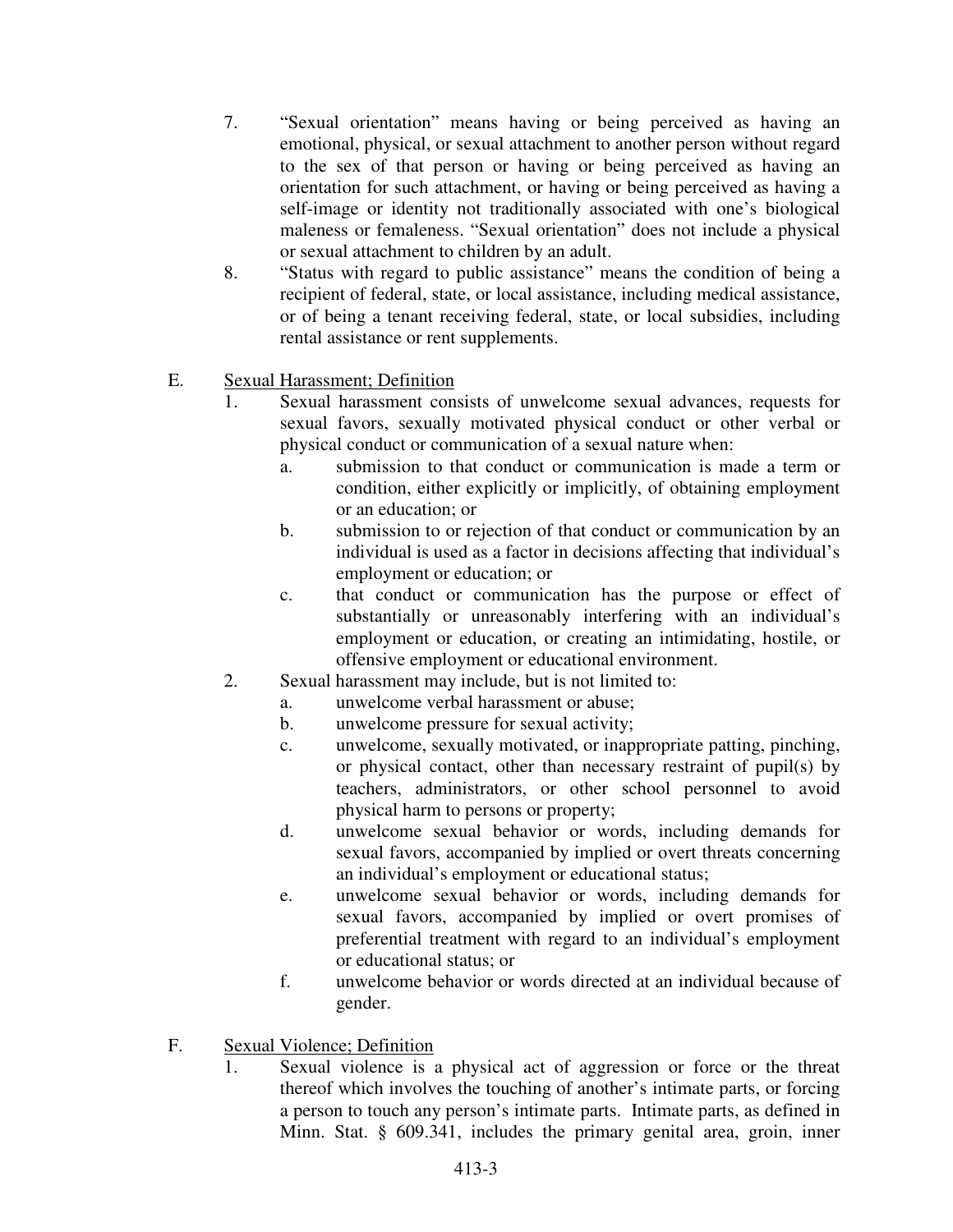thigh, buttocks, or breast, as well as the clothing covering these areas.

- 2. Sexual violence may include, but is not limited to:
	- a. touching, patting, grabbing, or pinching another person's intimate parts, whether that person is of the same sex or the opposite sex;
	- b. coercing, forcing, or attempting to coerce or force the touching of anyone's intimate parts;
	- c. coercing, forcing, or attempting to coerce or force sexual intercourse or a sexual act on another; or
	- d. threatening to force or coerce sexual acts, including the touching of intimate parts or intercourse, on another.
- G. Violence; Definition

Violence prohibited by this policy is a physical act of aggression or assault upon another or group of individuals because of, or in a manner reasonably related to, race, color, creed, religion, national origin, sex, age, marital status, familial status, status with regard to public assistance, sexual orientation, or disability.

## **IV. REPORTING PROCEDURES**

- A. Any person who believes he or she has been the victim of harassment or violence on the basis of race, color, creed, religion, national origin, sex, age, marital status, familial status, status with regard to public assistance, sexual orientation, or disability by a pupil, teacher, administrator, or other school personnel of the school district, or any person with knowledge or belief of conduct which may constitute harassment or violence prohibited by this policy toward a pupil, teacher, administrator, or other school personnel or group of pupils, teachers, administrators, or other school personnel should report the alleged acts immediately to an appropriate school district official designated by this policy. The school district encourages the reporting party or complainant to use the report form available from the principal of each building or available from the school district office, but oral reports shall be considered complaints as well. Nothing in this policy shall prevent any person from reporting harassment or violence directly to a school district human rights officer or to the superintendent.
- B. In Each School Building. The building principal, the principal's designee, or the building supervisor (hereinafter building report taker) is the person responsible for receiving oral or written reports of harassment or violence prohibited by this policy at the building level. Any adult school district personnel who receives a report of harassment or violence prohibited by this policy shall inform the building report taker immediately. If the complaint involves the building report taker, the complaint shall be made or filed directly with the superintendent or the school district human rights officer by the reporting party or complainant. School district personnel who fail to inform the building report taker of a report of harassment or violence in a timely manner may be subject to disciplinary action.
- C. Upon receipt of a report, the building report taker must notify the school district human rights officer immediately, without screening or investigating the report. The building report taker may request, but may not insist upon, a written complaint. A written statement of the facts alleged will be forwarded as soon as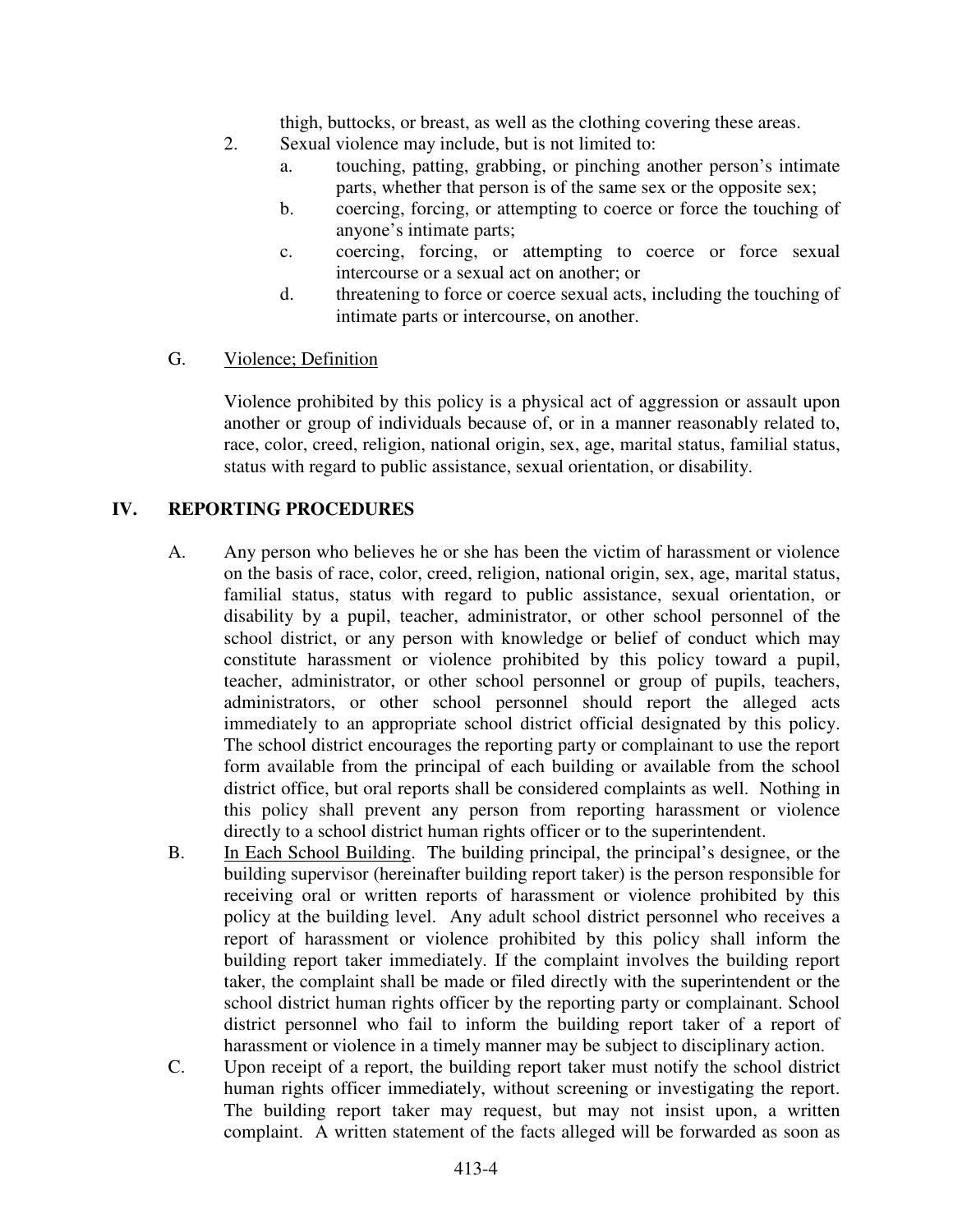practicable by the building report taker to the human rights officer. If the report was given verbally, the building report taker shall personally reduce it to written form within 24 hours and forward it to the human rights officer. Failure to forward any harassment or violence report or complaint as provided herein may result in disciplinary action against the building report taker.

- D. In the District. The school board hereby designates the Superintendent as the school district human rights officer(s) to receive reports or complaints of harassment or violence prohibited by this policy. If the complaint involves a human rights officer, the complaint shall be filed directly with the superintendent. $<sup>1</sup>$ </sup>
- E. The school district shall conspicuously post the name of the human rights officer(s), including mailing addresses and telephone numbers.
- F. Submission of a good faith complaint or report of harassment or violence prohibited by this policy will not affect the complainant or reporter's future employment, grades, or work assignments.
- G. Use of formal reporting forms is not mandatory.
- H. Reports of harassment or violence prohibited by this policy are classified as private educational and/or personnel data and/or confidential investigative data and will not be disclosed except as permitted by law. The school district will respect the privacy of the complainant(s), the individual(s) against whom the complaint is filed, and the witnesses as much as possible, consistent with the school district's legal obligations to investigate, to take appropriate action, and to comply with any discovery or disclosure obligations.

# **V. INVESTIGATION**

l.

- A. By authority of the school district, the human rights officer, upon receipt of a report or complaint alleging harassment or violence prohibited by this policy, shall immediately undertake or authorize an investigation. The investigation may be conducted by school district officials or by a third party designated by the school district.
- B. The investigation may consist of personal interviews with the complainant, the individual(s) against whom the complaint is filed, and others who may have knowledge of the alleged incident(s) or circumstances giving rise to the complaint. The investigation may also consist of any other methods and documents deemed pertinent by the investigator.
- C. In determining whether alleged conduct constitutes a violation of this policy, the school district should consider the surrounding circumstances, the nature of the behavior, past incidents or past or continuing patterns of behavior, the relationships between the parties involved, and the context in which the alleged incidents occurred. Whether a particular action or incident constitutes a violation of this policy requires a determination based on all the facts and surrounding circumstances.
- D. In addition, the school district may take immediate steps, at its discretion, to protect the complainant, pupils, teachers, administrators, or other school

<sup>1</sup> In some school districts the superintendent may be the human rights officer. If so, an alternative individual should be designated by the school board.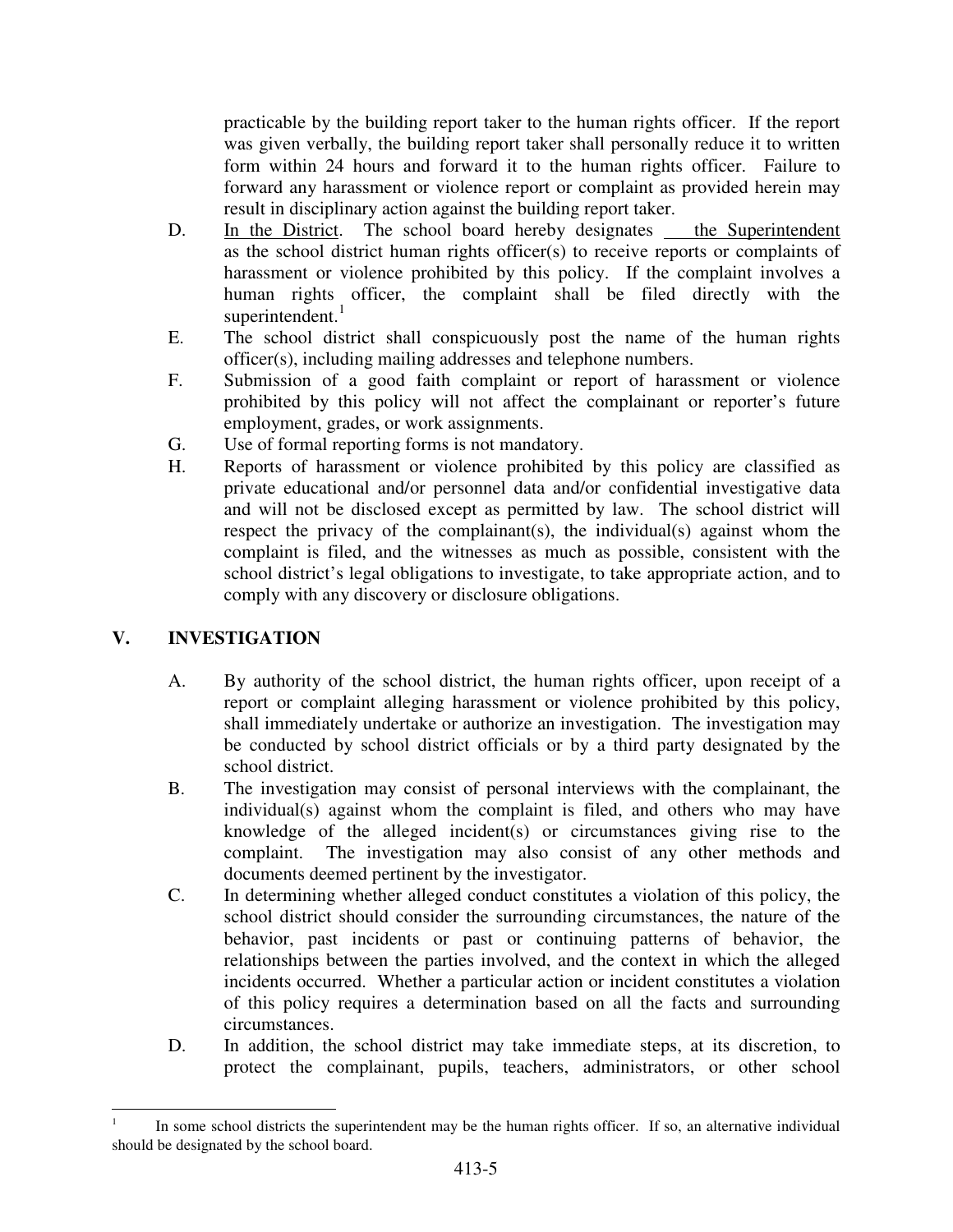personnel pending completion of an investigation of alleged harassment or violence prohibited by this policy.

E. The investigation will be completed as soon as practicable. The school district human rights officer shall make a written report to the superintendent upon completion of the investigation. If the complaint involves the superintendent, the report may be filed directly with the school board. The report shall include a determination of whether the allegations have been substantiated as factual and whether they appear to be violations of this policy.

### **VI. SCHOOL DISTRICT ACTION**

- A. Upon completion of the investigation, the school district will take appropriate action. Such action may include, but is not limited to, warning, suspension, exclusion, expulsion, transfer, remediation, termination, or discharge. School district action taken for violation of this policy will be consistent with requirements of applicable collective bargaining agreements, Minnesota and federal law, and school district policies.
- B. The result of the school district's investigation of each complaint filed under these procedures will be reported in writing to the complainant by the school district in accordance with state and federal law regarding data or records privacy.

## **VII. REPRISAL**

The school district will discipline or take appropriate action against any pupil, teacher, administrator, or other school personnel who retaliates against any person who makes a good faith report of alleged harassment or violence prohibited by this policy or any person who testifies, assists, or participates in an investigation, or who testifies, assists, or participates in a proceeding or hearing relating to such harassment or violence. Retaliation includes, but is not limited to, any form of intimidation, reprisal, harassment, or intentional disparate treatment.

## **VIII. RIGHT TO ALTERNATIVE COMPLAINT PROCEDURES**

These procedures do not deny the right of any individual to pursue other avenues of recourse which may include filing charges with the Minnesota Department of Human Rights, initiating civil action, or seeking redress under state criminal statutes and/or federal law.

#### **IX. HARASSMENT OR VIOLENCE AS ABUSE**

- A. Under certain circumstances, alleged harassment or violence may also be possible abuse under Minnesota law. If so, the duties of mandatory reporting under Minn. Stat. § 626.556 may be applicable.
- B. Nothing in this policy will prohibit the school district from taking immediate action to protect victims of alleged harassment, violence, or abuse.